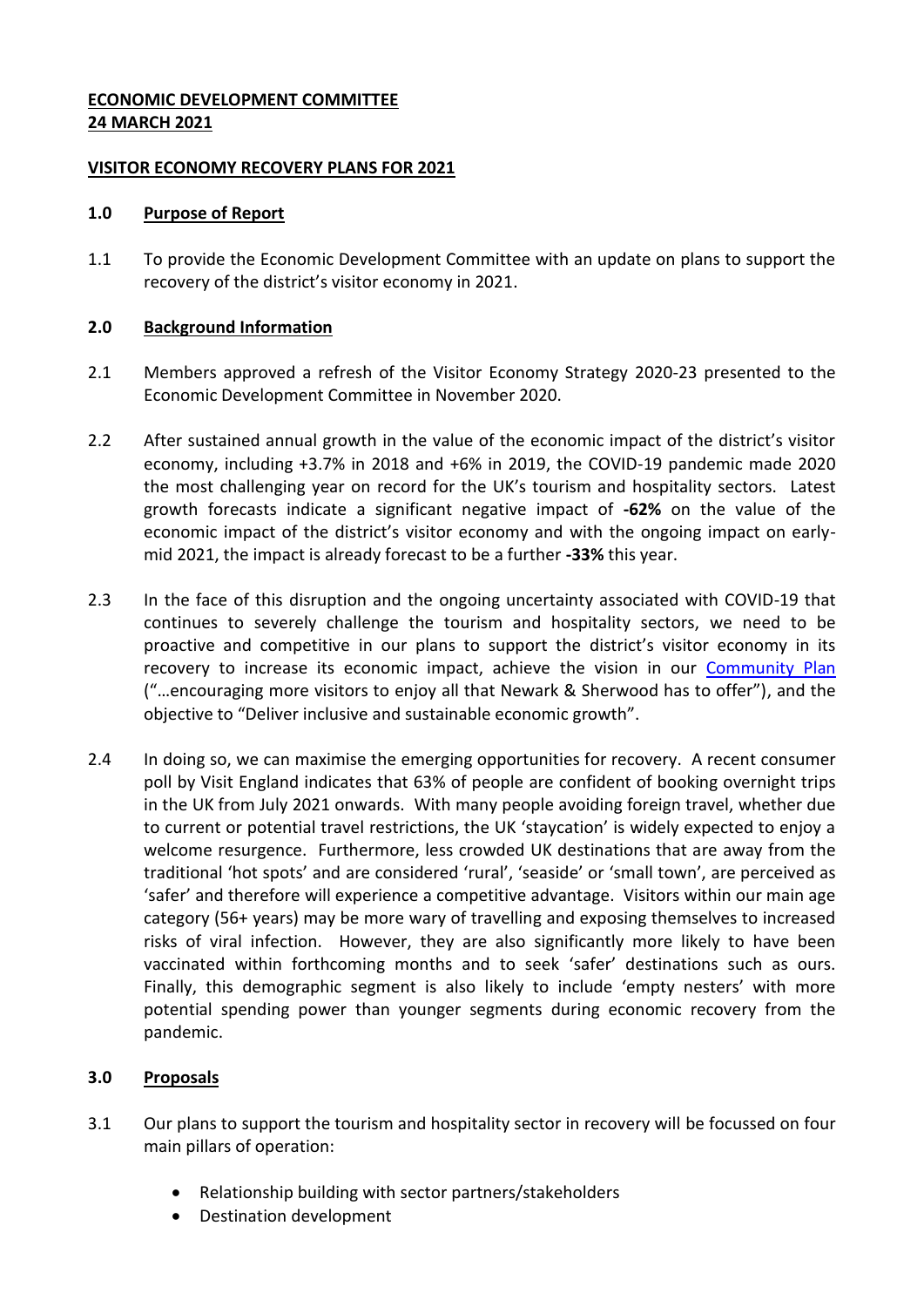- Destination marketing
- Visitor insight, knowledge and research

## 3.2 Relationship building with sector partners/stakeholders

- 3.2.1 We will continue to build multiple external relationships and develop our reputation as recognised and trusted place ambassadors at different levels. At district level, we will continue to lead and facilitate the district-wide Tourism Action Group (TAG) to bring together attractions and businesses from the district's tourism and hospitality sector to share news, insight, ideas, good practice, campaigns, offers and promotional materials. As soon as we are able to do so in a safe manner, we will recommence TAG meetings at attractions in different locations around the district in order to provide familiarisation and networking opportunities. In the meantime, meetings will take place online via MS Teams. We will continue to facilitate and develop the TAG Facebook group, enabling members of the group to engage with each other outside of the schedule of meetings. We will also engage with key strategic and community partners through membership of the Sherwood Strategic Management Group, Southwell Tourism Partnership and a new group to develop the Newark Cultural Heart project as part of the Town Investment Plan. We will link in with a number of other groups that contribute strongly to developing and promoting the visitor offer such as Newark Heritage Forum, Newark Business Club and Shop Southwell.
- 3.2.2 The district's Tourism database of attractions and businesses will be reviewed and updated to enable us to continue to engage effectively with the wider sector beyond those who are represented in the above groups. Throughout the COVID-19 pandemic, we have provided timely information, updates and advice to businesses across the tourism and hospitality sector, including signposting to important financial support packages and trusted sources of further information and guidance. The feedback we have received indicates that this service has been greatly valued and importantly helped to strengthen our relations with the sector. Drawing on a range of recognised sources, we will continue to provide such timely and accurate information and advice throughout the forthcoming period of recovery and beyond.
- 3.2.3 We will also work with colleagues in Economic Growth to deliver resilience support from our £300,000 Business Resilience & Growth Programme to the district's accommodation providers – a sector that has been particularly impacted by the past 12 months. Through our appointed consultants, accommodation businesses will be able to apply for grant funding of up to £2,000 each to grow through a programme that is enabled and supported by business advice. Those eligible will receive specialist business advice and support from industry experts in the sector. This advice and guidance will support them in adapting and developing new business or marketing plans. It will include advice on optimising ecommerce solutions, search engine optimisation and implementing new methods of transactional payment mechanisms which will assist them in developing new or enhanced online functionalities.
- 3.2.4 We will also continue to develop our external relationships at regional and national level. Through regular contact with bodies such as Visit England, Visit Notts, Nottinghamshire County Council and D2N2, we will be well-placed to align our activities with strategic initiatives, to raise our destinations' profiles as part of wider visitor campaigns and to take advantage of opportunities including grant funding bids. For example, we are actively encouraging the district's Tourism database of attractions and businesses to sign up to Visit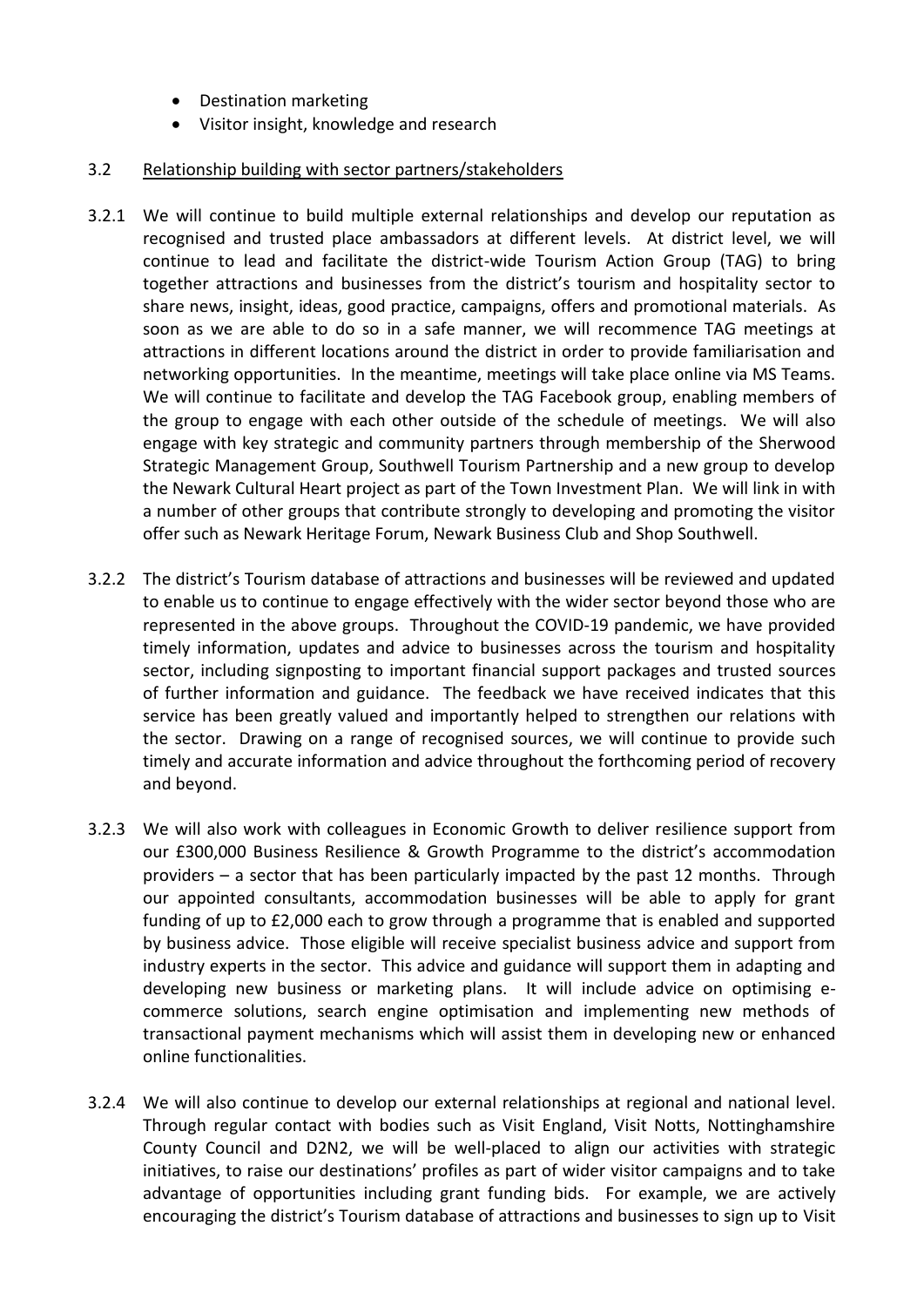England's ['Good To Go'](https://www.visitbritain.org/business-advice/were-good-go-industry-standard?utm_source=vbve_enews_03_02_2021&utm_medium=email&utm_campaign=vbve_03_02_2021) accreditation scheme which builds customer trust by demonstrating that they are adhering to the respective Government and public health guidance, have carried out a COVID-19 risk assessment and have the required processes in place. Our attractions and businesses will be promoted at national and international level through our participation in **[The Explorer's Road](https://www.explorersroad.com/) project**, a 300 mile, self-guided touring route of the East of England, which will be publicly relaunched by Visit England at the end of March 2021. Other national initiatives that we will seek to maximise include Heritage Open Days and English Tourism Week, and through our membership of professional bodies such as the Tourism Management Institute and Tourism Alliance, we will continually 'horizon scan' for other high profile opportunities.

3.2.5 One area of the tourism sector that has been impacted negatively even more than most by COVID-19 is group travel. It is still unclear when operations such as group coach tours will be able to resume in a manner that is both publicly safe and economically viable for them to do so. However, through our membership of the Association of Group Travel Organisers (AGTO) and relationships with the sector's specialist media, we will remain closely informed of developments and, in turn, liaise with our attractions and businesses about the development and promotion of their group offers to the trade.

#### 3.3 Destination Development

- 3.3.1 Destination Management Plans (DMPs) for Newark, Southwell and Sherwood Forest were produced for NSDC by a destination management consultant in 2018/19. The methodology included extensive engagement with key landowners/managers, partners and stakeholders, and the DMPs provide us with SWOT analysis; an audit of visitor attractions, events and businesses; place narratives / thematics; and recommendations for action across each of the three destinations to enhance the visitor experience, increase satisfaction and improve reputation.
- 3.3.2 On account of the strengthened relationships summarised at para 3.2 above, we will use our influence to help progress the recommendations of the DMPs alongside other initiatives to develop our destinations. NSDC is in the rare and privileged position of having a number of different, coexisting place-shaping roles including as leader, facilitator/ coordinator, partner/stakeholder, commissioner, investor, asset owner/manager and informed expert. This year, for example, we will use our role as leader to shape and commission a new programme of events and experiences to enhance the cultural presence of Newark town centre and drive increased footfall, dwell time and spend to it. We will continue to lead the Forest Corner masterplanning project, working closely with multiple partners and stakeholders to develop a deliverable new vision for this unique and popular area. As the accountable body, we will secure Places To Ride grant funding from Sport England / British Cycling for a new community cycling hub at Thoresby Vale which aligns perfectly with our brand proposition for Sherwood Forest as a 'green and active family experience (outdoor activities, connect with natural environment)' and the 'Aspirational Family Fun' audience described as 'regularly take breaks where they can indulge in active, family-friendly pursuits, sporting events and festivals.'
- 3.3.3 Much of our influencing role will draw on our ability as 'informed expert' to provide insight, knowledge and research that is relevant to the visitor experience. This will continue to help colleagues, partners and stakeholders to shape proposals and develop effective business cases. This area of operation is explained further at para 3.5 below.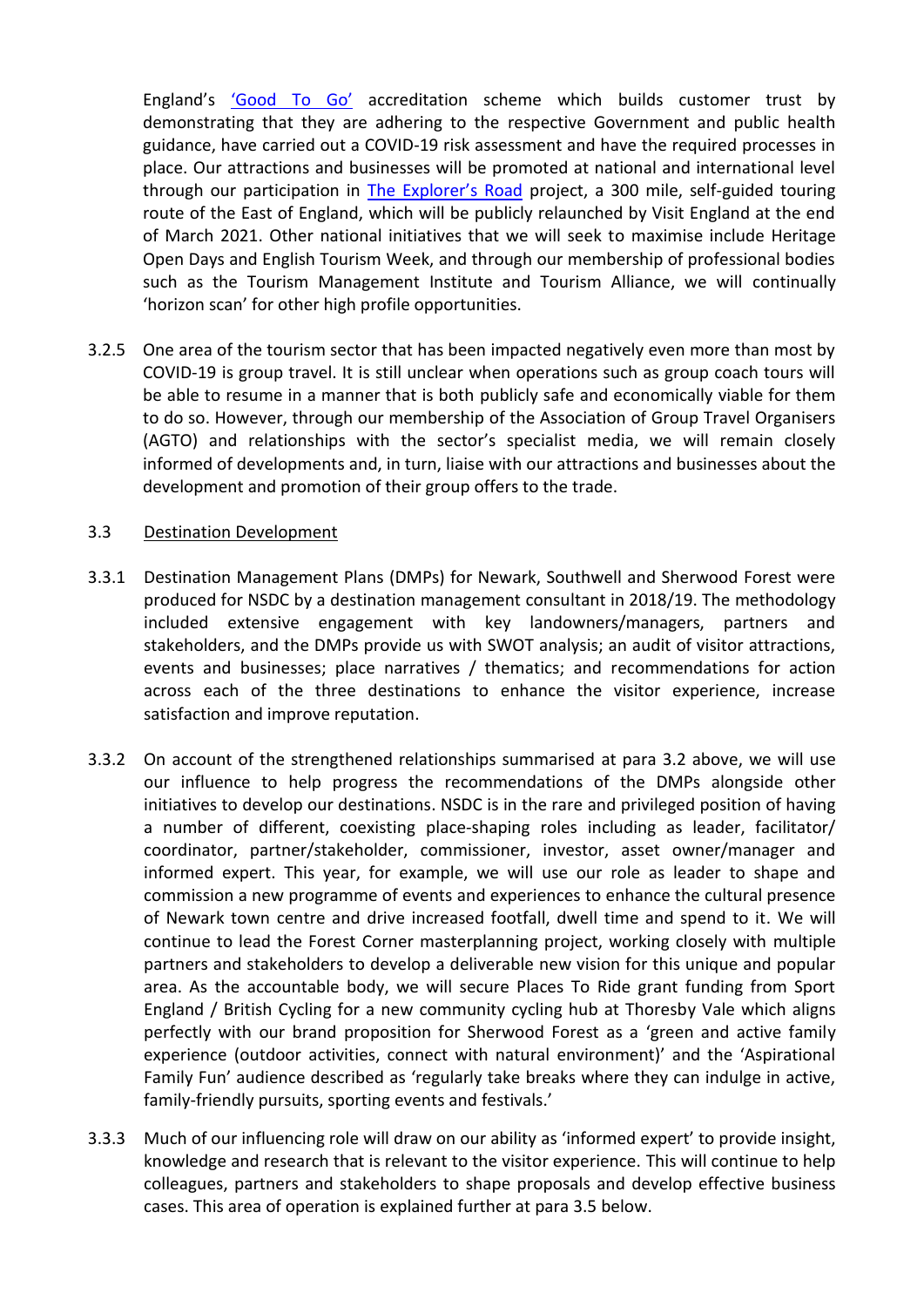#### 3.4 Destination Marketing

- 3.4.1 By its nature, our destination marketing plan is a 'living document' that will change throughout the course of the year as new promotional opportunities arise and messages adapt to align with the roadmap out of COVID-19 restrictions. The current iteration of this document is at **Appendix A**. It shows that much of our destination marketing activity in the earlier part of the 2021 will maintain the current 'stay local' messaging including an emphasis on outdoor exercise and wellbeing. This will evolve into 'days out' promotion, encouraging people to visit to discover our attractions through day trip itineraries, before progressing into ['staycation' campaigns](https://visitnewark.co.uk/whoknew/), very much along the lines of the successful campaign we ran in October 2020, providing that roadmap conditions are met and it is safe for accommodation providers to reopen. In taking this cautious approach, we can ensure that our messaging aligns responsibly with the directives and advice being issued publicly by local and central government and Public Health England while maximising visitor demand when possible for the much-needed benefit of our visitor economy. However, throughout this period, we will have the flexibility of approach to be able to 'speed up' or 'slow down' the development of our messaging and activity as necessary.
- 3.4.2 By providing visitors and potential visitors with a more engaging and user-friendly web and social media presence, we will be better-placed to influence their online choice of destination. Stronger digital marketing across search engine optimisation (SEO), pay-perclick (PPC), social media, online advertising and email marketing will help to improve our websites' rankings in search engine results. We will monitor and review performance through the following measures:
	- Unique visits to the three tourism websites
	- Social media impressions
	- Social media engagements
	- Video views
	- Social media followers

Geographically, in order to maximise the return on investment, our marketing activity will be concentrated largely on East Midlands, West Midlands, South Yorkshire, West Yorkshire, Lancashire and parts of East Anglia (subject to COVID-19 restrictions on non-essential travel). We will closely monitor geographic response, including area-specific uptake of our printed leaflets as well as online traffic, and adjust our plans accordingly.

#### 3.5 Visitor Insight, Knowledge and Research

3.5.1 To have reliable metrics by which we can measure progress over the course of this year and subsequent years, we will continue to commission annual impact data based on the Scarborough Tourism Economic Activity Monitor (STEAM) which is widely acknowledged as the industry standard with high levels of accuracy down to district level. As well as being the source used for the value of our economic impact of the visitor economy figures, it also provides us with a wide range of other data sets including visitor numbers, visitor days, visitor types, employment and sectoral distribution of economic impact at district and also town (Newark only) level.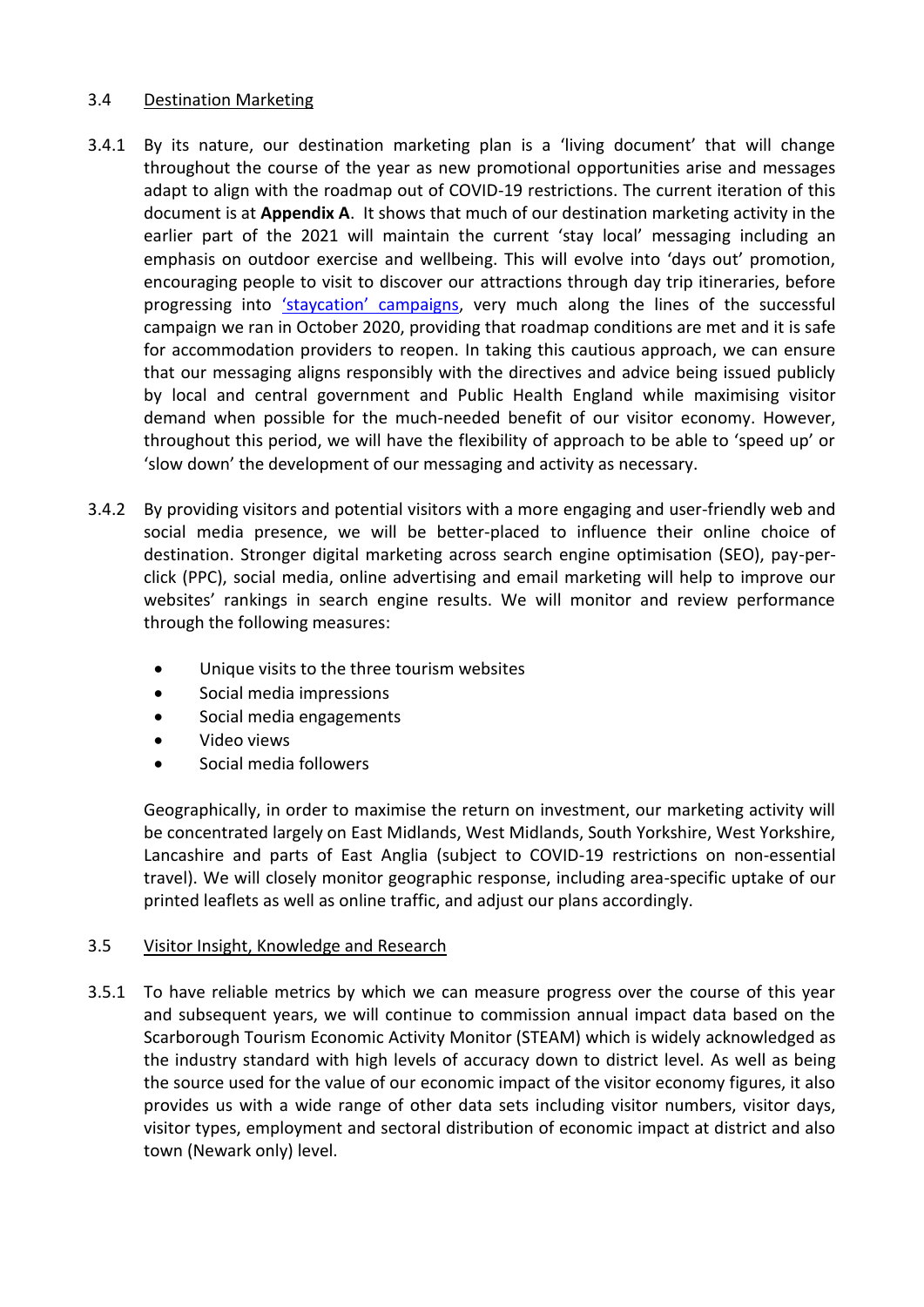- 3.5.2 We will also commission qualitative visitor market research in 2021 after we were unable to do so in 2020 due to the pandemic. Restrictions permitting, we will undertake face-toface interviews with visitors at events, attractions, public spaces and travel hubs throughout the district in late summer and autumn. This will ensure that we continue to improve our knowledge of the visitor experience, develop an understanding of who visitors are and what they feel about their experiences, in order to inform strategic decisions around destination development and destination marketing by ourselves and our partners/stakeholders.
- 3.5.3 Through our multiple external relationships and memberships, we will continue to 'horizon scan' and source sector insight, knowledge and research that is relevant to the visitor experience and share it with colleagues, partners and stakeholders. We will also proactively share statistics on the performance of our destination marketing campaigns and activities. This 'informed expert' role will help to reinforce our position as a valuable and trusted partner.

# 3.6 How Will We Know If We Are Successful?

- 3.6.1 We have identified 16 performance indicators that will be monitored for progress. 11 of these relate to the quantitative and qualitative data that we commission from independent, external organisations annually (one is actually biennial but will apply to 2021). The remaining five performance indicators relate to statistics drawn from our own analytics data which will be compiled and reported on corporately each quarter.
- 3.6.2 Although more subjective and less tangible, we will also measure progress in light of feedback received from our wide range of partners and stakeholders including attractions and businesses from the district's tourism and hospitality sector. This will help us to gauge initial reaction to our activities and to develop or adjust our plans according to everchanging needs and expectations.

# **4.0 Equalities Implications**

4.1 Delivery of our visitor economy recovery plans will always consider equalities to ensure that visitors and potential visitors with protected characteristics are not disadvantaged in their experiences. For example, our visitor websites have recently been developed to make them more accessible and compliant with new public sector website accessibility regulations.

# **5.0 Digital Implications**

5.1 The majority of our destination digital marketing services are currently outsourced to third party agencies. We will review this arrangement with ICT Services to consider whether any of these services can be brought in-house as part of NSDC's commitment to work towards being a Digital Council.

#### **6.0 Financial Implications (FIN20-21/8384)**

6.1 None. The costs of delivering our visitor economy recovery plans will be met via an annual review of the allocated Promotion of Tourism budget.